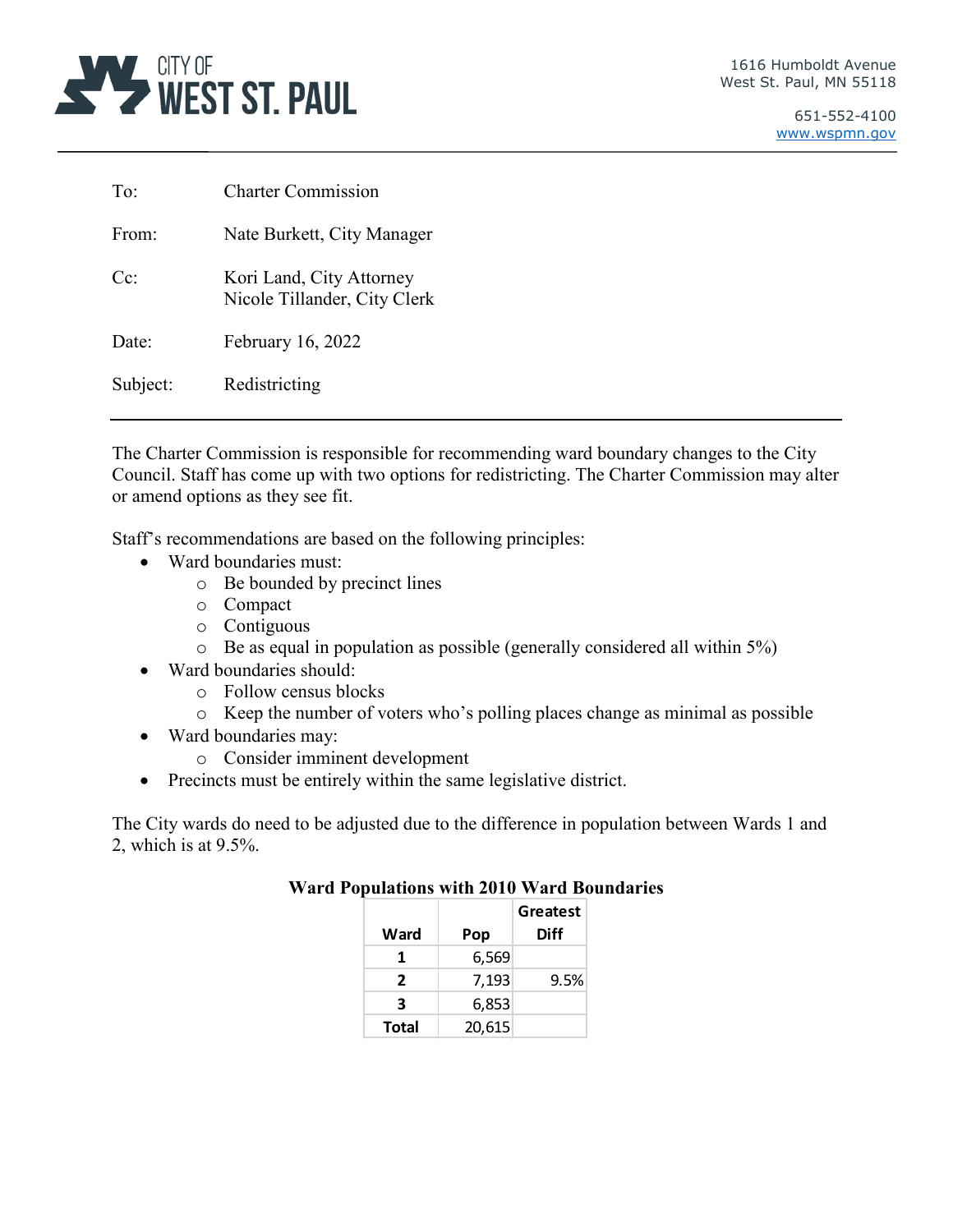### **Option 1**

Option 1 (attached) moves ward boundaries without considering new development to bring ward populations to within 5%. The precinct boundary in Ward 1 must also be changed so that the entire precinct is within the same legislative district.

| Ward         | Pop   | Greatest<br><b>Diff</b> |
|--------------|-------|-------------------------|
| 1            | 6823  |                         |
| 2            | 6939  | 1.70%                   |
| 3            | 6853  |                         |
| <b>Total</b> | 20615 |                         |

# **Ward Populations with Option 1 Boundaries**

## **Option 2**

Option 2 (attached) moves ward boundaries estimating new population of imminent development. The precinct boundary in Ward 1 must also be changed so that the entire precinct is within the same legislative district. The commission may note that the blocks south of Wentworth and north of Kraft were moved during the 2010 redistricting process.

The following developments are considered imminent:

- Westlyn (Former Golf Course)  $153$  units =  $209$
- Legacy Commons/Hilltop (Kmart Site) 393 units =  $778$
- Savor (Wentworth and Robert) 200 Units = 242 people
- Gateway Place (Robert and Annapolis) 54 units  $=$  57 people

### **Block Level Imminent Development Population Change**

| <b>BLOCK</b> | <b>POP2020</b> | 2010 | <b>WARD PRECINCT</b><br>2010 | <b>PROJ</b><br><b>NEW POP CHANGE</b> |     |
|--------------|----------------|------|------------------------------|--------------------------------------|-----|
| 3000         | 242            |      |                              |                                      | 242 |
| 2000         | 90             |      |                              | 33                                   | 57  |
| 4001         | 865            |      |                              | 87                                   | 778 |
| 2015         | 716            |      |                              | 507                                  | 209 |

### **Ward Populations with Option 2 Boundaries**

|       |       | Greatest |
|-------|-------|----------|
| Ward  | Pop   | Diff     |
| 1     | 7257  |          |
| 2     | 7253  |          |
| 3     | 7391  | 1.90%    |
| Total | 21901 |          |